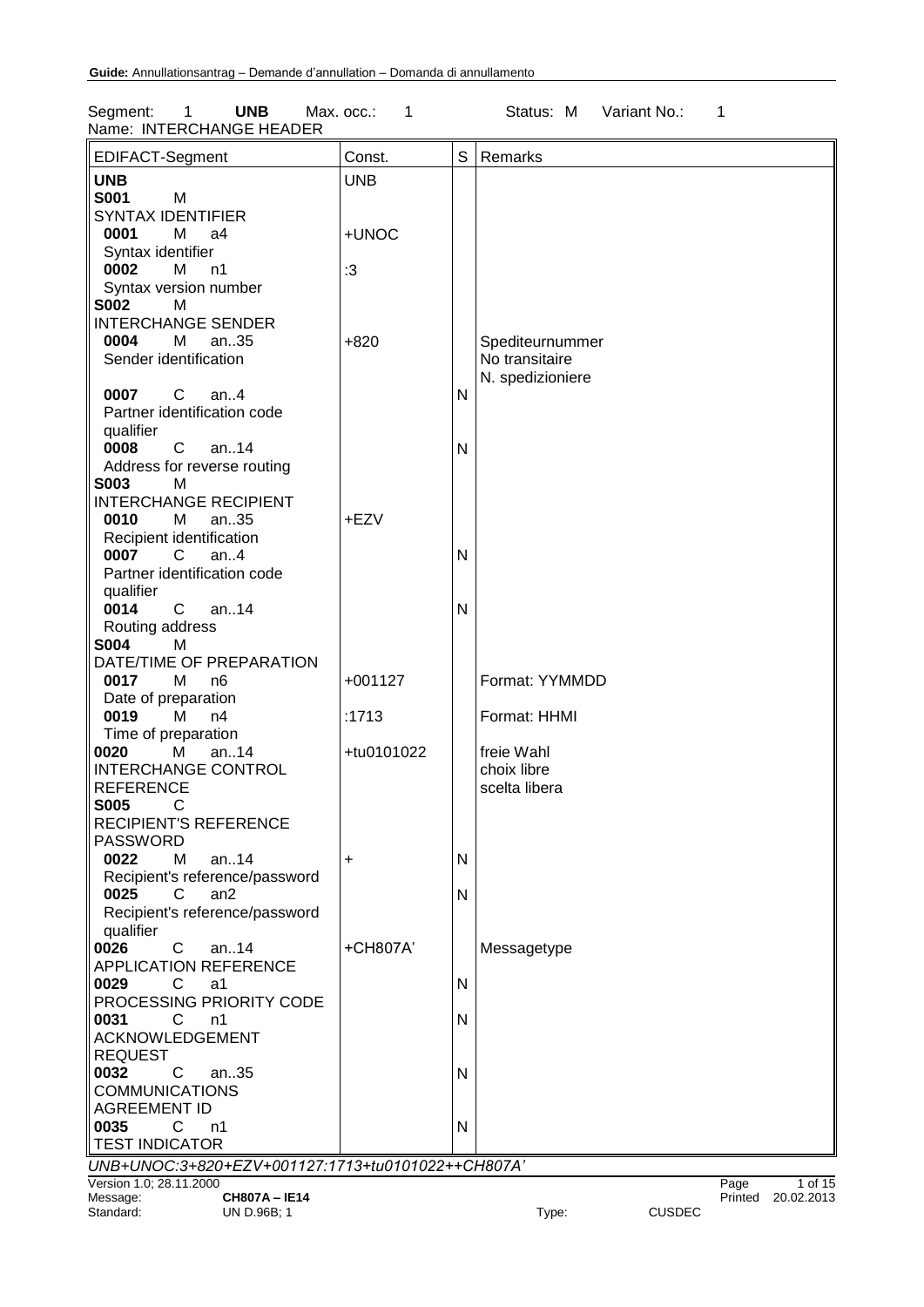| Name: MESSAGE HEADER                                                                                                                                                                                                                                                                                                                                                                                                                                                                                                                                                                                                                                                                                                                                                                                                                                                        |                                                           |                  |                                            |
|-----------------------------------------------------------------------------------------------------------------------------------------------------------------------------------------------------------------------------------------------------------------------------------------------------------------------------------------------------------------------------------------------------------------------------------------------------------------------------------------------------------------------------------------------------------------------------------------------------------------------------------------------------------------------------------------------------------------------------------------------------------------------------------------------------------------------------------------------------------------------------|-----------------------------------------------------------|------------------|--------------------------------------------|
| EDIFACT-Segment                                                                                                                                                                                                                                                                                                                                                                                                                                                                                                                                                                                                                                                                                                                                                                                                                                                             | Const.                                                    | S                | Remarks                                    |
| <b>UNH</b><br>M<br>0062<br>an14<br><b>MESSAGE REFERENCE</b><br><b>NUMBER</b><br><b>S009</b><br>M<br><b>MESSAGE IDENTIFIER</b><br>0065<br>M<br>an.6<br>Message type identifier<br>0052<br>M<br>an.3<br>Message type version number<br>0054<br>M and the set of the set of the set of the set of the set of the set of the set of the set of the set of the set of the set of the set of the set of the set of the set of the set of the set of the set of the set of the set<br>an.3<br>Message type release number<br>0051<br>M<br>an.2<br>Controlling agency<br>0057 C<br>an.6<br>Association assigned code<br>0068<br>$\mathsf{C}$<br>an.35<br><b>COMMON ACCESS</b><br><b>REFERENCE</b><br><b>S010</b><br>C<br>STATUS OF THE TRANSFER<br>0070<br>M<br>n <sub>1</sub> 2<br>Sequence message transfer<br>number<br>$\mathbf C$<br>0073<br>a1<br>First/last sequence message | <b>UNH</b><br>$+$ tu0233<br>+CUSDEC<br>:D<br>:96B<br>:UN' | N<br>N<br>N<br>N | freie Wahl<br>choix libre<br>scelta libera |
| transfer indication                                                                                                                                                                                                                                                                                                                                                                                                                                                                                                                                                                                                                                                                                                                                                                                                                                                         |                                                           |                  |                                            |

Segment: 2 **UNH** Max. occ.: 1 Status: M Variant No.: 1

*UNH+tu0233+CUSDEC:D:96B:UN'*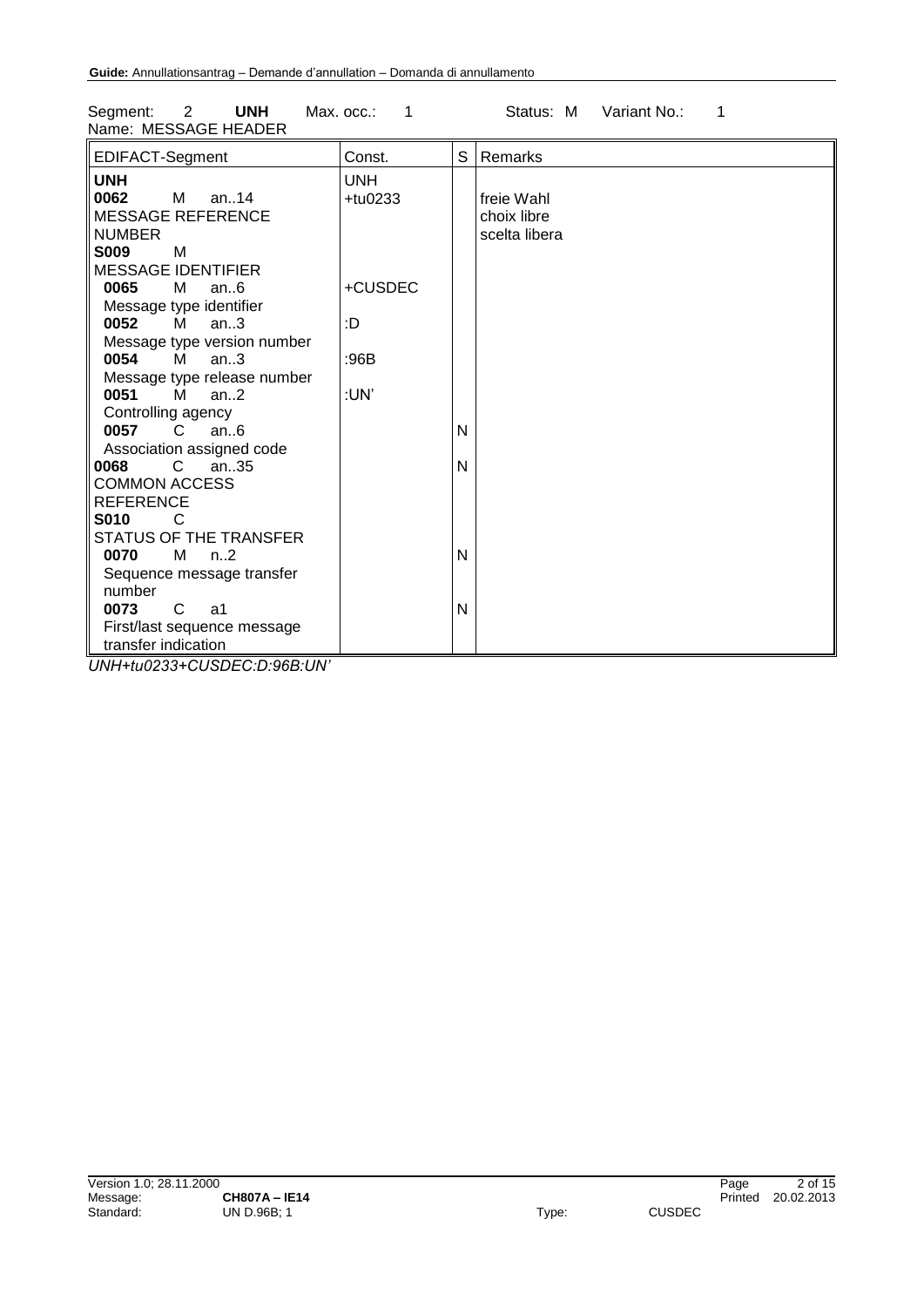| EDIFACT-Segment                | Const.     | S | Remarks                                  |
|--------------------------------|------------|---|------------------------------------------|
| <b>BGM</b>                     | <b>BGM</b> |   |                                          |
| C002<br>C                      |            |   |                                          |
| DOCUMENT/MESSAGE NAME          |            |   |                                          |
| 1001<br>C<br>an.3              | $\ddot{}$  | N |                                          |
| Document/message name,         |            |   |                                          |
| coded                          |            |   |                                          |
| 1131<br>C.<br>an.3             |            | N |                                          |
| Code list qualifier            |            |   |                                          |
| 3055<br>C<br>an.3              |            | N |                                          |
| Code list responsible agency,  |            |   |                                          |
| coded                          |            |   |                                          |
| 1000<br>$\mathsf{C}$<br>an.35  |            | N |                                          |
| Document/message name          |            |   |                                          |
| C <sub>106</sub><br>C          |            |   |                                          |
| DOCUMENT/MESSAGE               |            |   |                                          |
| <b>IDENTIFICATION</b>          |            |   |                                          |
| C<br>an35<br>1004              | +20999'    |   | Deklarationsnummer Spediteur             |
| Document/message number        |            |   | No déclaration transitaire               |
|                                |            |   | N. dichiarazione spedizioniere<br>(an17) |
| 1056<br>C<br>an.9              |            | N |                                          |
| Version                        |            |   |                                          |
| 1060<br>C.<br>an.6             |            | N |                                          |
| Revision number                |            |   |                                          |
| 1225<br>$\mathbf{C}$<br>an.3   |            | N |                                          |
| <b>MESSAGE FUNCTION, CODED</b> |            |   |                                          |
| 4343<br>C.<br>an.3             |            | N |                                          |
| RESPONSE TYPE, CODED           |            |   |                                          |
| BGM++20999'                    |            |   |                                          |

Segment: 3 **BGM** Max. occ.: 1 Status: M Variant No.: 1 Name: Beginning of message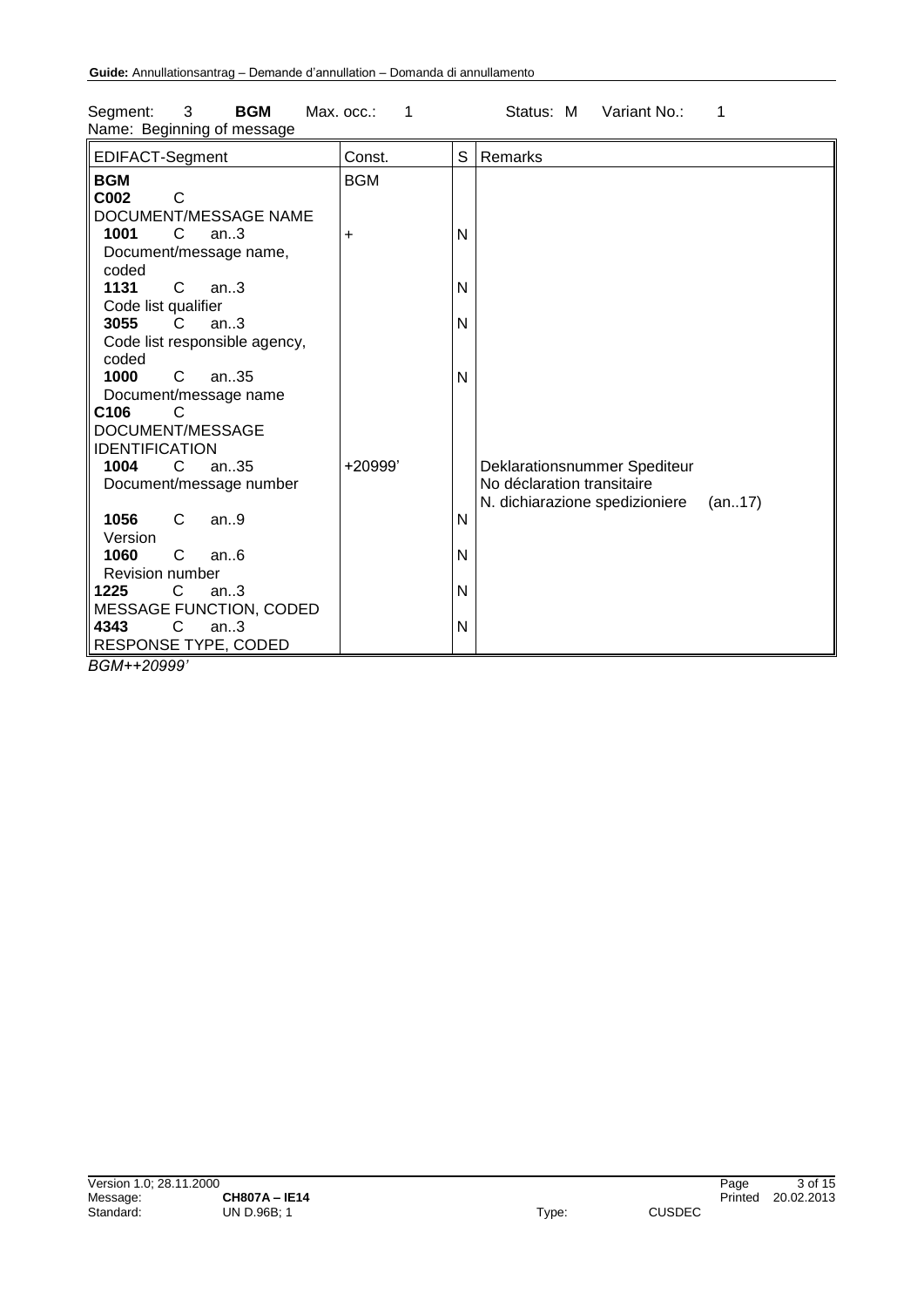| <b>LOC</b><br>5<br>Segment:<br>Name: Place/location identification                                                 | Max. occ.:<br>99     |                   | Variant No.:<br>Status: C<br>1                                                                        |
|--------------------------------------------------------------------------------------------------------------------|----------------------|-------------------|-------------------------------------------------------------------------------------------------------|
| EDIFACT-Segment                                                                                                    | Const.               | S                 | Remarks                                                                                               |
| <b>LOC</b><br>3227<br>M<br>an.3<br>PLACE/LOCATION QUALIFIER<br>C517<br>C<br><b>LOCATION IDENTIFICATION</b>         | <b>LOC</b><br>$+118$ |                   |                                                                                                       |
| 3225<br>C<br>an25<br>Place/location identification<br>1131<br>C<br>an.3                                            | +CH001251'           | $\mathsf{N}$      | N   Dienststellennummer Abgang<br>Bureau de douane de départ<br>Ufficio doganale di partenza<br>(an8) |
| Code list qualifier<br>3055<br>an.3<br>C<br>Code list responsible agency,<br>coded                                 |                      | N                 |                                                                                                       |
| 3224<br>an70<br>C<br>Place/location<br>C519<br>C<br>RELATED LOCATION ONE                                           |                      | N                 |                                                                                                       |
| <b>IDENTIFICATION</b><br>3223<br>$\mathsf{C}$<br>an25<br>Related place/location one<br>identification              |                      | $\mathsf{N}$      |                                                                                                       |
| 1131<br>C<br>an.3<br>Code list qualifier<br>3055<br>an.3<br>C<br>Code list responsible agency,                     |                      | N<br>N            |                                                                                                       |
| coded<br>$\mathsf{C}$<br>3222<br>an70<br>Related place/location one<br>C553<br>C                                   |                      | $\mathsf{N}$      |                                                                                                       |
| RELATED LOCATION TWO<br><b>IDENTIFICATION</b><br>3233<br>C<br>an25<br>Related place/location two<br>identification |                      | N                 |                                                                                                       |
| 1131<br>C<br>an.3<br>Code list qualifier                                                                           |                      | N<br>$\mathsf{N}$ |                                                                                                       |
| 3055<br>C<br>an.3<br>Code list responsible agency,<br>coded                                                        |                      |                   |                                                                                                       |
| 3232<br>$\mathsf{C}$<br>an70<br>Related place/location two<br>$\mathsf{C}$<br>5479<br>an.3<br>RELATION, CODED      |                      | N<br>$\mathsf{N}$ |                                                                                                       |

*LOC+118+CH001251'*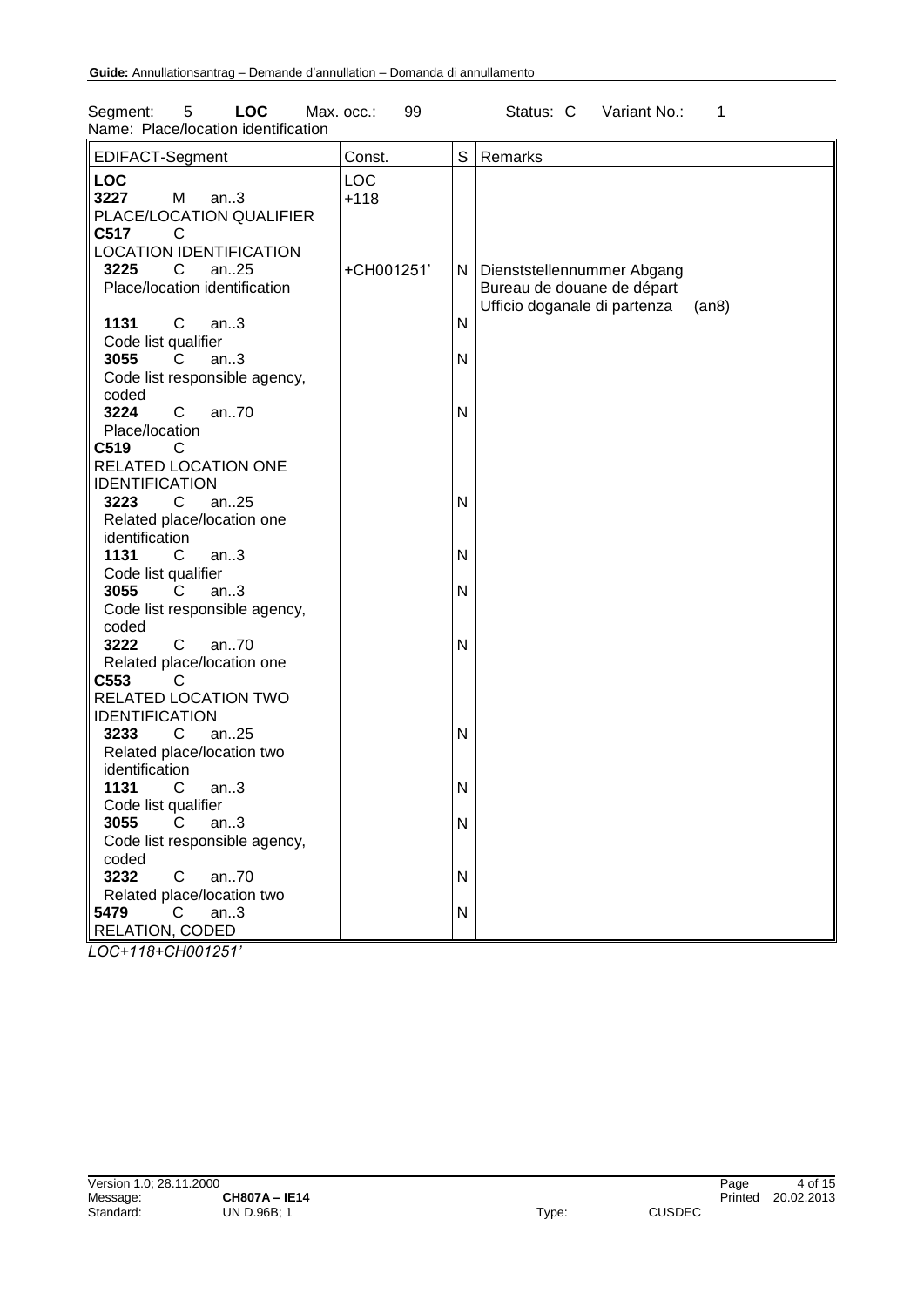| Name: Free text                                           |                      |   |                                                           |
|-----------------------------------------------------------|----------------------|---|-----------------------------------------------------------|
| EDIFACT-Segment                                           | Const.               | S | Remarks                                                   |
| <b>FTX</b><br>4451<br>м<br>an.3<br>TEXT SUBJECT QUALIFIER | <b>FTX</b><br>$+ACB$ |   |                                                           |
| 4453<br>C<br>an.3<br>TEXT FUNCTION, CODED                 | +                    | N |                                                           |
| C107<br>C<br><b>TEXT REFERENCE</b>                        |                      |   |                                                           |
| 4441<br>М<br>an. $.17$                                    | ÷                    | N |                                                           |
| Free text identification<br>1131<br>C<br>an.3             |                      | N |                                                           |
| Code list qualifier                                       |                      |   |                                                           |
| 3055<br>C<br>an.3                                         |                      | N |                                                           |
| Code list responsible agency,<br>coded                    |                      |   |                                                           |
| C <sub>108</sub><br>С                                     |                      |   |                                                           |
| <b>TEXT LITERAL</b><br>4440<br>M<br>an $70$               | $\ddot{}$            | N |                                                           |
| Free text                                                 |                      |   |                                                           |
| 4440<br>C<br>an70                                         |                      | N |                                                           |
| Free text<br>4440<br>an70<br>C                            |                      | N |                                                           |
| Free text                                                 |                      |   |                                                           |
| 4440<br>C<br>an70<br>Free text                            |                      | N |                                                           |
| 4440<br>C<br>an70                                         |                      | N |                                                           |
| Free text                                                 |                      |   |                                                           |
| 3453<br>С<br>an.3<br>LANGUAGE, CODED                      | $+DE'$               |   | Sprachencode Abgangsland<br>Code de langue pays de départ |
|                                                           |                      |   | Codice di lingua paese di partenza (a2)                   |

| Segment: 12 FTX |  | Max. occ.:  99 |  | Status: C Variant No.: 1 |  |
|-----------------|--|----------------|--|--------------------------|--|
| .               |  |                |  |                          |  |

*FTX+ACB++++DE'*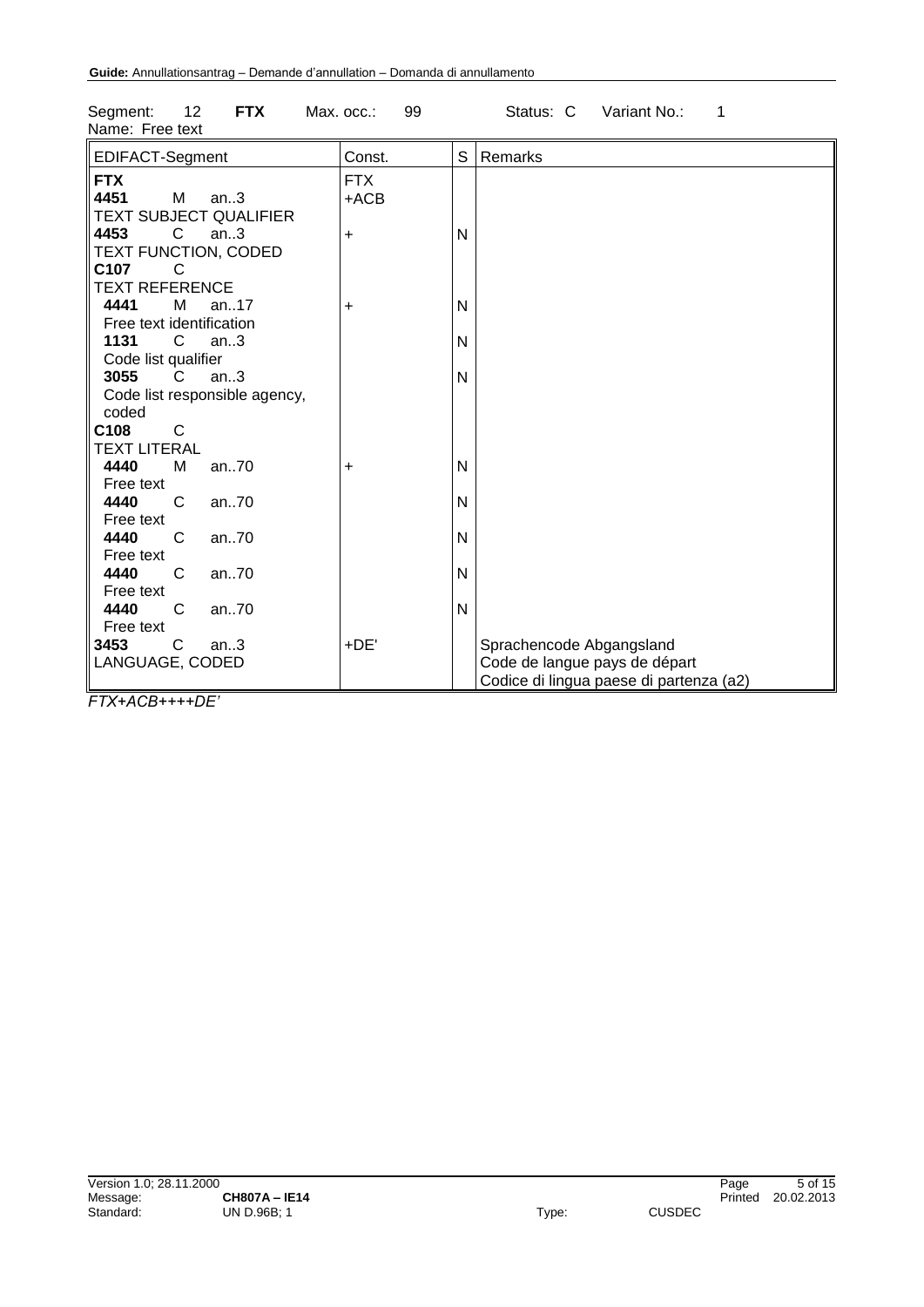| 00900000<br>Name: Free text                                                                                                           |                                   |   |                                                                                               |
|---------------------------------------------------------------------------------------------------------------------------------------|-----------------------------------|---|-----------------------------------------------------------------------------------------------|
| EDIFACT-Segment                                                                                                                       | Const.                            | S | Remarks                                                                                       |
| <b>FTX</b><br>4451<br>М<br>an.3<br><b>TEXT SUBJECT QUALIFIER</b><br>4453<br>$\mathsf{C}$<br>an.3<br>TEXT FUNCTION, CODED<br>C107<br>С | <b>FTX</b><br>$+ACD$<br>$\ddot{}$ | N |                                                                                               |
| <b>TEXT REFERENCE</b><br>4441<br>M<br>an.17<br>Free text identification<br>1131<br>C<br>an.3                                          | $+0$                              | N | Annullationcode<br>Code d'annullation<br>Codice di annullamento<br>(n1)                       |
| Code list qualifier<br>3055<br>$\mathsf{C}$<br>an.3<br>Code list responsible agency,<br>coded                                         |                                   | N |                                                                                               |
| C108<br>C<br><b>TEXT LITERAL</b><br>4440<br>an70<br>M<br>Free text                                                                    | +Annullations-<br>grund'          |   | Annullationsgrund<br>Motif de l'annullation<br>(Total an250)<br>Motivo annullamento<br>(an70) |
| 4440<br>C<br>an70<br>Free text                                                                                                        |                                   |   | (an70)<br>$\ddot{\phantom{a}}$                                                                |
| 4440<br>an70<br>C.<br>Free text                                                                                                       |                                   |   | (an70)<br>à.                                                                                  |
| 4440<br>C<br>an70<br>Free text                                                                                                        |                                   |   | (an40)<br>$\ddotsc$                                                                           |
| 4440<br>C<br>an70<br>Free text                                                                                                        |                                   | N |                                                                                               |
| 3453<br>C<br>an.3<br>LANGUAGE, CODED                                                                                                  |                                   | N |                                                                                               |

Seament: 12 **FTX** Max. occ.: 99 Status: C Variant No.: 1

*FTX+ACD++0+Annullationsgrund'*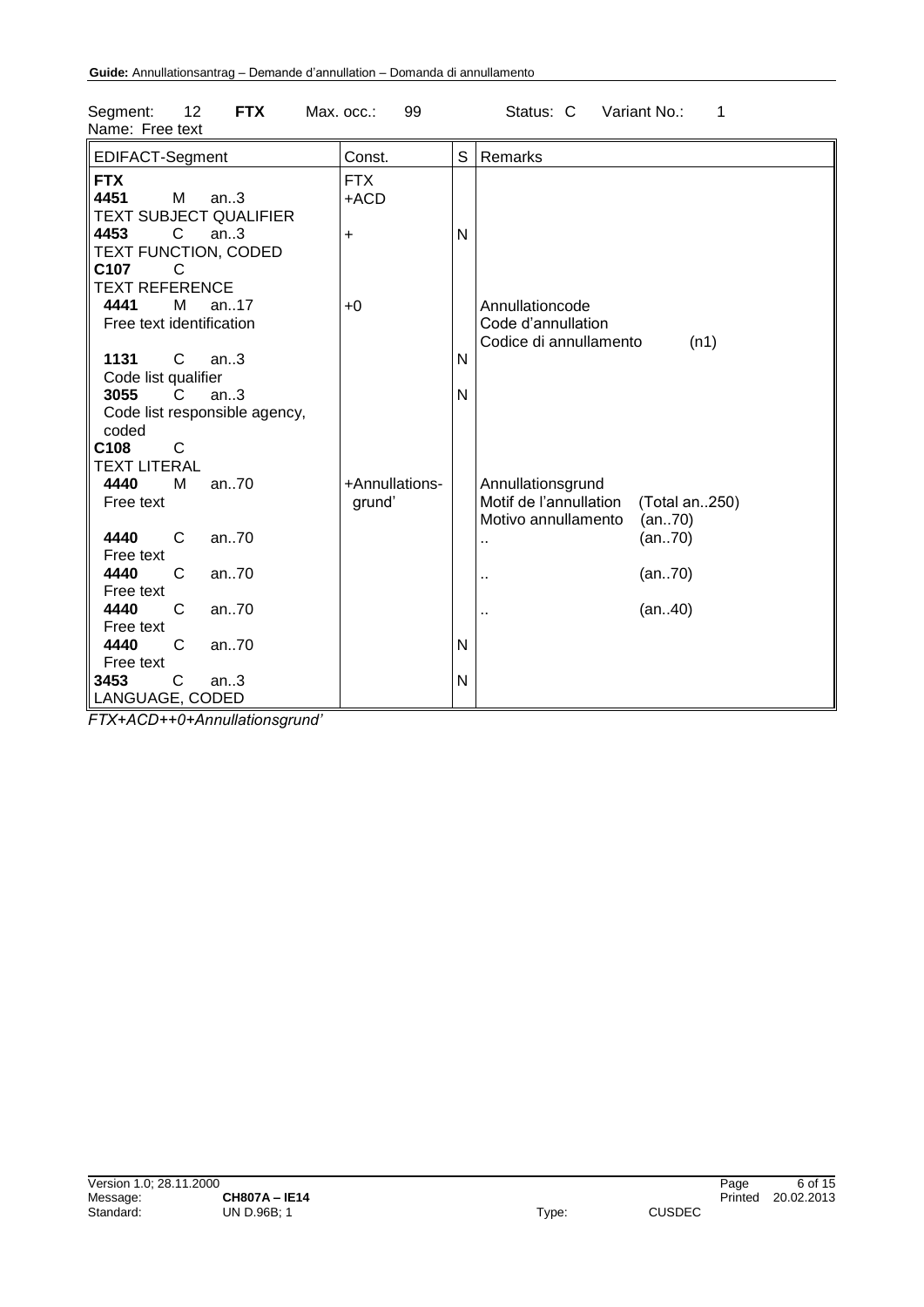| Segment group:<br>RFF-DTM-SG2                                                                                                                                             | SG <sub>1</sub> | 99<br>Max. occ.:                   |   | Variant No.:<br>Status: C<br>1                                                       |
|---------------------------------------------------------------------------------------------------------------------------------------------------------------------------|-----------------|------------------------------------|---|--------------------------------------------------------------------------------------|
| 13<br>Segment:<br>Name: Reference                                                                                                                                         | <b>RFF</b>      | Max. occ.:<br>1                    |   | Variant No.:<br>Status: M<br>1                                                       |
| <b>EDIFACT-Segment</b>                                                                                                                                                    |                 | Const.                             | S | Remarks                                                                              |
| <b>RFF</b><br>C506<br>м<br><b>REFERENCE</b><br>1153<br>м<br>an.3<br>Reference qualifier<br>C<br>1154<br>an. $.35$<br>Reference number<br>1156<br>C<br>an.6<br>Line number |                 | <b>RFF</b><br>+ABT<br>:1000001002' | N | Deklarationsnummerzoll<br>No déclaration douane<br>N. dichiarazione dogana<br>(an21) |
| 4000<br>C<br>an35<br>Reference version number                                                                                                                             |                 |                                    | N |                                                                                      |

*RFF+ABT: 1000001002'*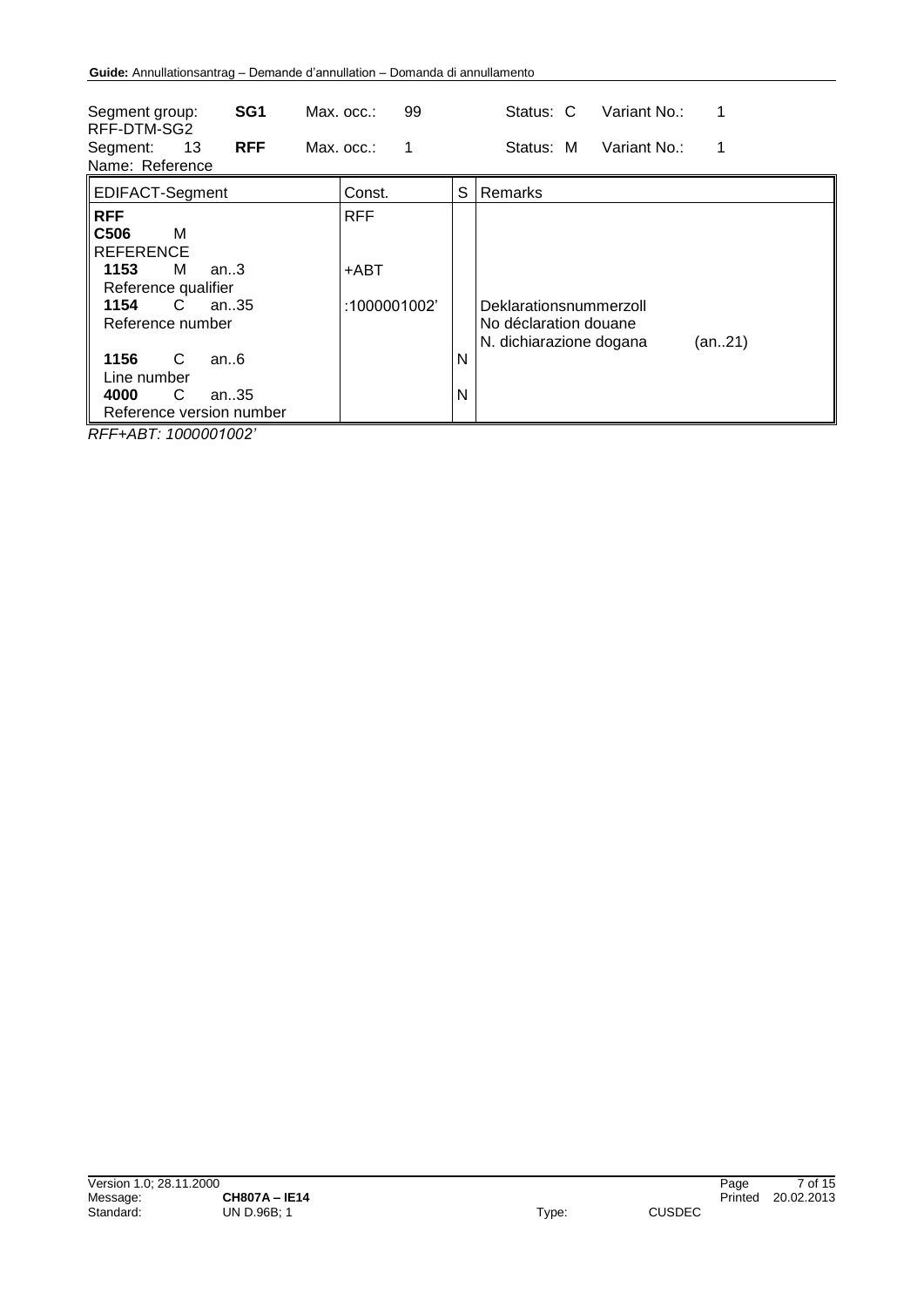| Segment group:<br>SG <sub>6</sub><br>NAD-RFF-CTA-COM   | Max. occ.:<br>10 |             | Variant No.:<br>Status: C<br>1 |
|--------------------------------------------------------|------------------|-------------|--------------------------------|
| 23<br><b>NAD</b><br>Segment:<br>Name: Name and address | Max. occ.:<br>1  |             | Status: M<br>Variant No.:<br>1 |
| EDIFACT-Segment                                        | Const.           | $\mathsf S$ | Remarks                        |
| <b>NAD</b>                                             | <b>NAD</b>       |             |                                |
| 3035<br>M<br>an.3                                      | $+FW$            |             |                                |
| PARTY QUALIFIER                                        |                  |             |                                |
| C082<br>C                                              |                  |             |                                |
| PARTY IDENTIFICATION                                   |                  |             |                                |
| <b>DETAILS</b>                                         |                  |             |                                |
| M<br>an35<br>3039                                      | $+820'$          |             | Spediteurnummer                |
| Party id. identification                               |                  |             | No transitaire                 |
|                                                        |                  |             | N. spedizioniere<br>(an17)     |
| $\mathsf C$<br>1131<br>an.3                            |                  | N           |                                |
| Code list qualifier                                    |                  |             |                                |
| 3055<br>C<br>an.3                                      |                  | N           |                                |
| Code list responsible agency,                          |                  |             |                                |
| coded                                                  |                  |             |                                |
| C058<br>$\mathsf C$                                    |                  |             |                                |
| NAME AND ADDRESS                                       |                  |             |                                |
| 3124<br>M<br>an35                                      |                  | N           |                                |
| Name and address line                                  |                  |             |                                |
| 3124<br>an35<br>C.                                     |                  | N           |                                |
| Name and address line                                  |                  |             |                                |
| 3124<br>C<br>an35                                      |                  | N           |                                |
| Name and address line                                  |                  |             |                                |
| 3124<br>C<br>an35                                      |                  | N           |                                |
| Name and address line                                  |                  |             |                                |
| 3124<br>$\mathsf{C}$<br>an35                           |                  | N           |                                |
| Name and address line                                  |                  |             |                                |
| C080<br>C                                              |                  |             |                                |
| PARTY NAME                                             |                  |             |                                |
| 3036<br>M<br>an35                                      |                  | N           |                                |
| Party name                                             |                  |             |                                |
| 3036<br>an35<br>C                                      |                  | N           |                                |
| Party name                                             |                  |             |                                |
| 3036<br>С<br>an35                                      |                  | N           |                                |
| Party name                                             |                  |             |                                |
| 3036<br>C<br>an35                                      |                  | N           |                                |
| Party name                                             |                  |             |                                |
| 3036<br>an35<br>C                                      |                  | N           |                                |
| Party name                                             |                  |             |                                |
| 3045<br>$\mathsf{C}$<br>an.3                           |                  | N           |                                |
| Party name format, coded                               |                  |             |                                |
| C059<br>C                                              |                  |             |                                |
| <b>STREET</b>                                          |                  |             |                                |
| an35<br>3042<br>M                                      |                  | N           |                                |
| Street and number/p.o. box                             |                  |             |                                |
| 3042<br>an35<br>C                                      |                  | N           |                                |
| Street and number/p.o. box                             |                  |             |                                |
| 3042<br>$\mathsf{C}$<br>an35                           |                  | N           |                                |
| Street and number/p.o. box                             |                  |             |                                |
| $\mathsf{C}$<br>3042<br>an35                           |                  | N           |                                |
| Street and number/p.o. box                             |                  |             |                                |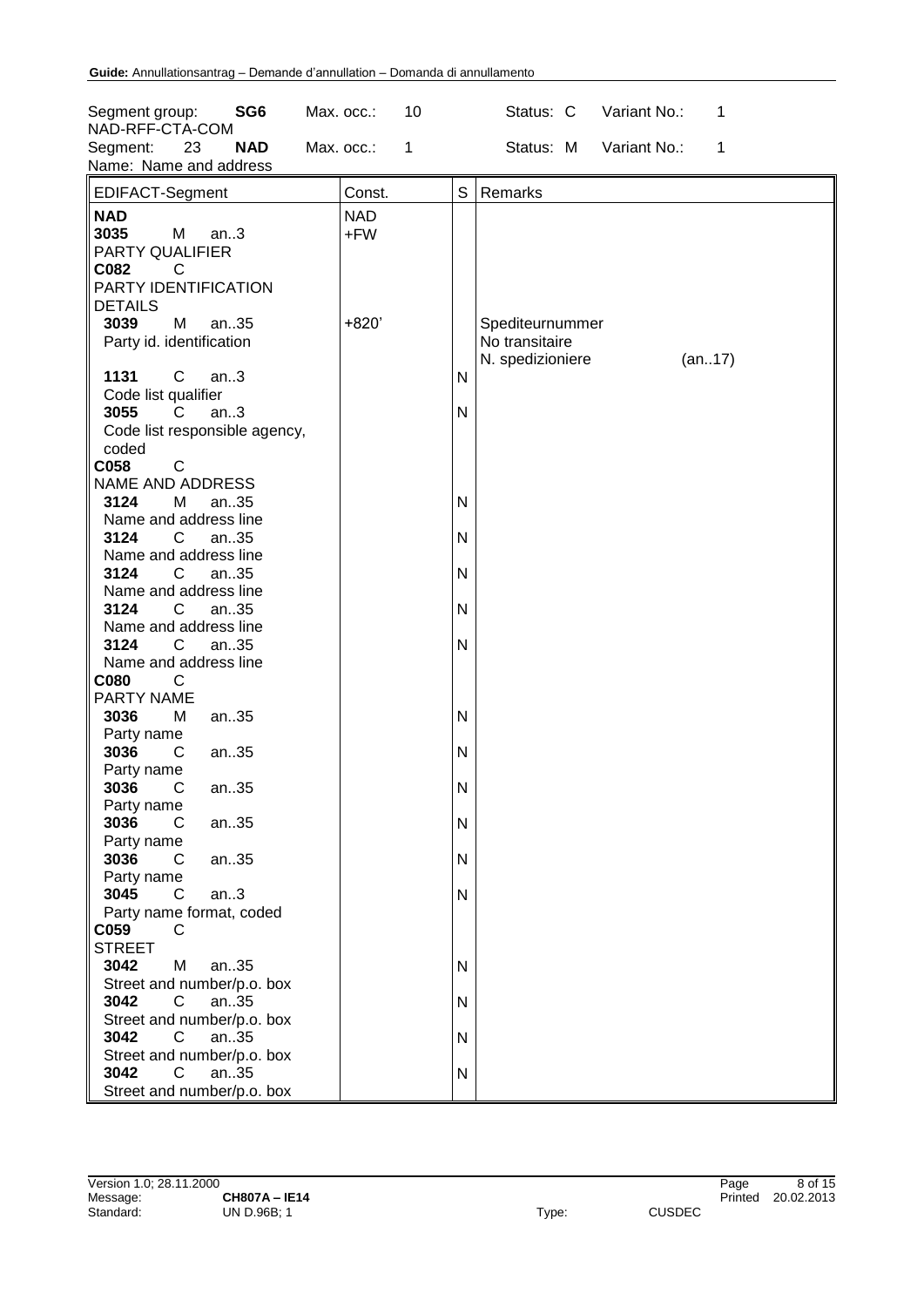| 23<br><b>NAD</b><br>Segment: | Max. occ.: |   | Status: M | Variant No.: |  |
|------------------------------|------------|---|-----------|--------------|--|
| EDIFACT-Segment              | Const.     | S | Remarks   |              |  |
| 3164<br>C<br>an35            |            | N |           |              |  |
| <b>CITY NAME</b>             |            |   |           |              |  |
| 3229<br>C<br>an.9            |            | N |           |              |  |
| <b>COUNTRY SUB-ENTITY</b>    |            |   |           |              |  |
| <b>IDENTIFICATION</b>        |            |   |           |              |  |
| 3251<br>C<br>an.9            |            | N |           |              |  |
| POSTCODE IDENTIFICATION      |            |   |           |              |  |
| 3207<br>C<br>an.3            |            | N |           |              |  |
| COUNTRY, CODED               |            |   |           |              |  |
| $\mathbf{A}$                 |            |   |           |              |  |

*NAD+FW+820'*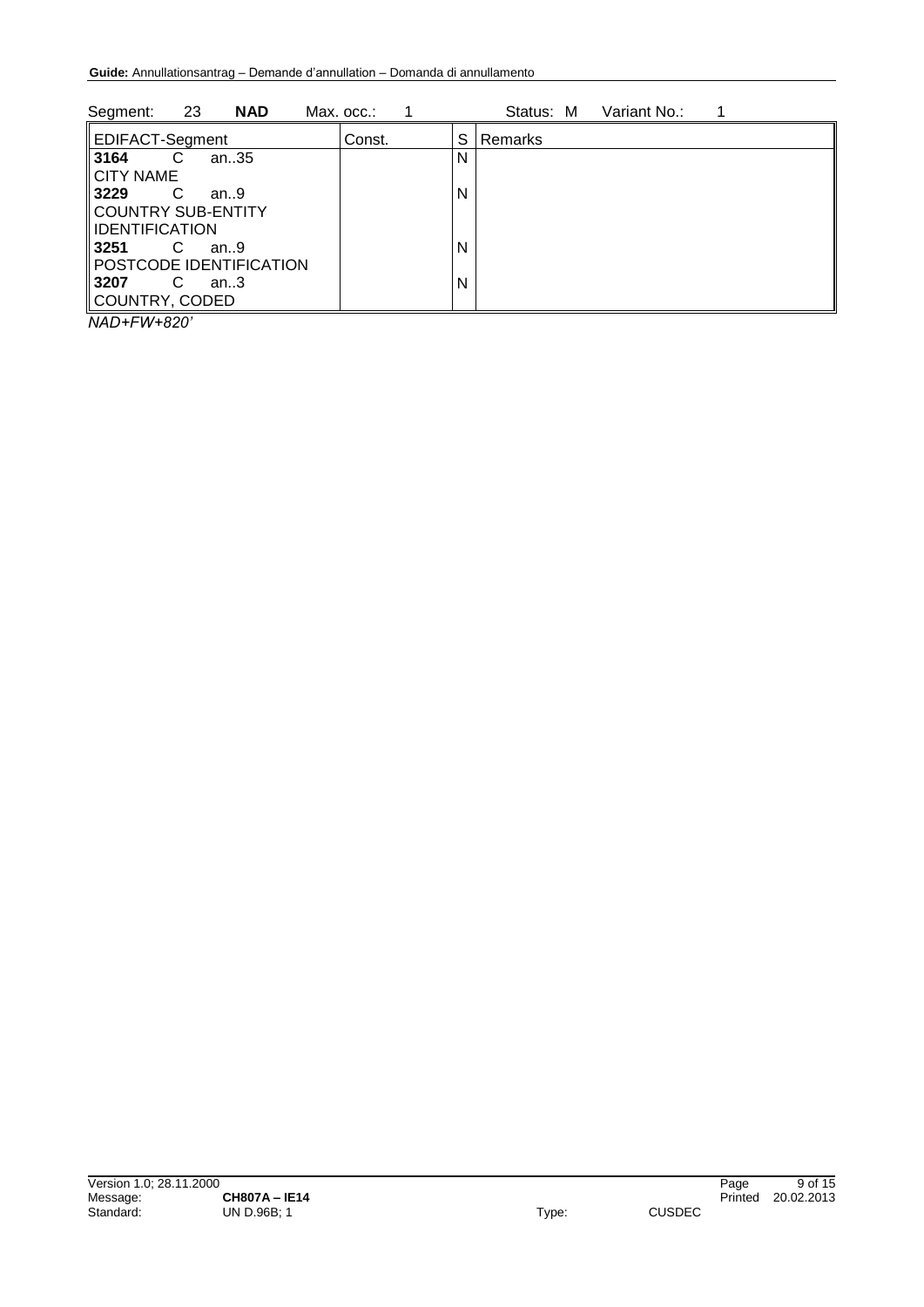| Segment group:<br>SG <sub>6</sub><br>NAD-RFF-CTA-COM                           | Max. occ.:<br>10          | Variant No.:<br>Status: C<br>1    |
|--------------------------------------------------------------------------------|---------------------------|-----------------------------------|
| 23<br><b>NAD</b><br>Segment:<br>Name: Name and address                         | Max. occ.:<br>$\mathbf 1$ | Status: M<br>Variant No.:<br>1    |
| EDIFACT-Segment                                                                | Const.                    | S<br>Remarks                      |
| <b>NAD</b>                                                                     | <b>NAD</b>                |                                   |
| 3035<br>M<br>an.3<br>PARTY QUALIFIER<br>C082<br>C                              | +DT                       |                                   |
| PARTY IDENTIFICATION<br><b>DETAILS</b>                                         |                           |                                   |
| an35<br>3039<br>M<br>Party id. identification                                  | $+1'$                     | Deklarantennummer<br>No déclarant |
| $\mathsf C$<br>1131<br>an.3<br>Code list qualifier                             |                           | N. dichiarante<br>(n3)<br>N       |
| 3055<br>C<br>an.3<br>Code list responsible agency,                             |                           | N                                 |
| coded<br>C058<br>$\mathsf{C}$<br>NAME AND ADDRESS                              |                           |                                   |
| 3124<br>М<br>an35<br>Name and address line<br>3124<br>an35                     |                           | N                                 |
| C.<br>Name and address line<br>3124<br>C<br>an35                               |                           | N<br>N                            |
| Name and address line<br>3124<br>$\mathsf{C}$<br>an35                          |                           | N                                 |
| Name and address line<br>3124<br>$\mathsf{C}$<br>an35<br>Name and address line |                           | N                                 |
| C080<br>C<br>PARTY NAME                                                        |                           |                                   |
| 3036<br>M<br>an35<br>Party name<br>3036<br>an35<br>С                           |                           | N<br>N                            |
| Party name<br>3036<br>С<br>an35                                                |                           | N                                 |
| Party name<br>3036<br>an35<br>C<br>Party name                                  |                           | N                                 |
| 3036<br>an35<br>C<br>Party name                                                |                           | N                                 |
| 3045<br>$\mathsf{C}$<br>an.3<br>Party name format, coded<br>C059<br>C          |                           | N                                 |
| <b>STREET</b><br>3042<br>M<br>an35                                             |                           | N                                 |
| Street and number/p.o. box<br>3042<br>an35<br>C<br>Street and number/p.o. box  |                           | N                                 |
| 3042<br>$\mathsf{C}$<br>an35<br>Street and number/p.o. box                     |                           | N                                 |
| 3042<br>$\mathsf{C}$<br>an35<br>Street and number/p.o. box                     |                           | N                                 |
| $\mathsf{C}$<br>3164<br>an35<br><b>CITY NAME</b>                               |                           | N                                 |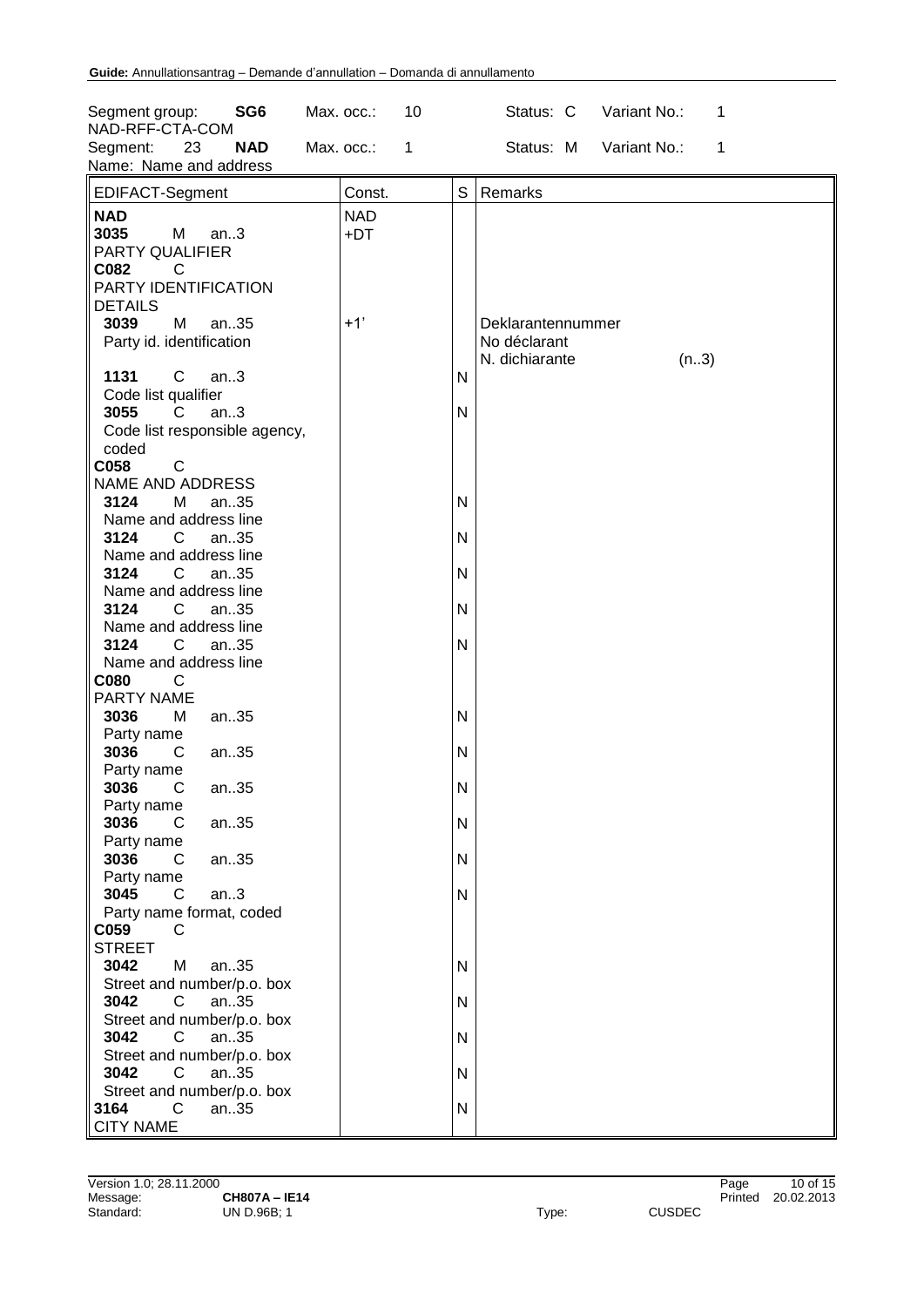|        |            | Status: M<br>Variant No.: |
|--------|------------|---------------------------|
| Const. | S          | l Remarks                 |
|        | N          |                           |
|        |            |                           |
|        |            |                           |
|        | N          |                           |
|        |            |                           |
|        | N          |                           |
|        |            |                           |
|        | Max. occ.: |                           |

*NAD+DT+1'*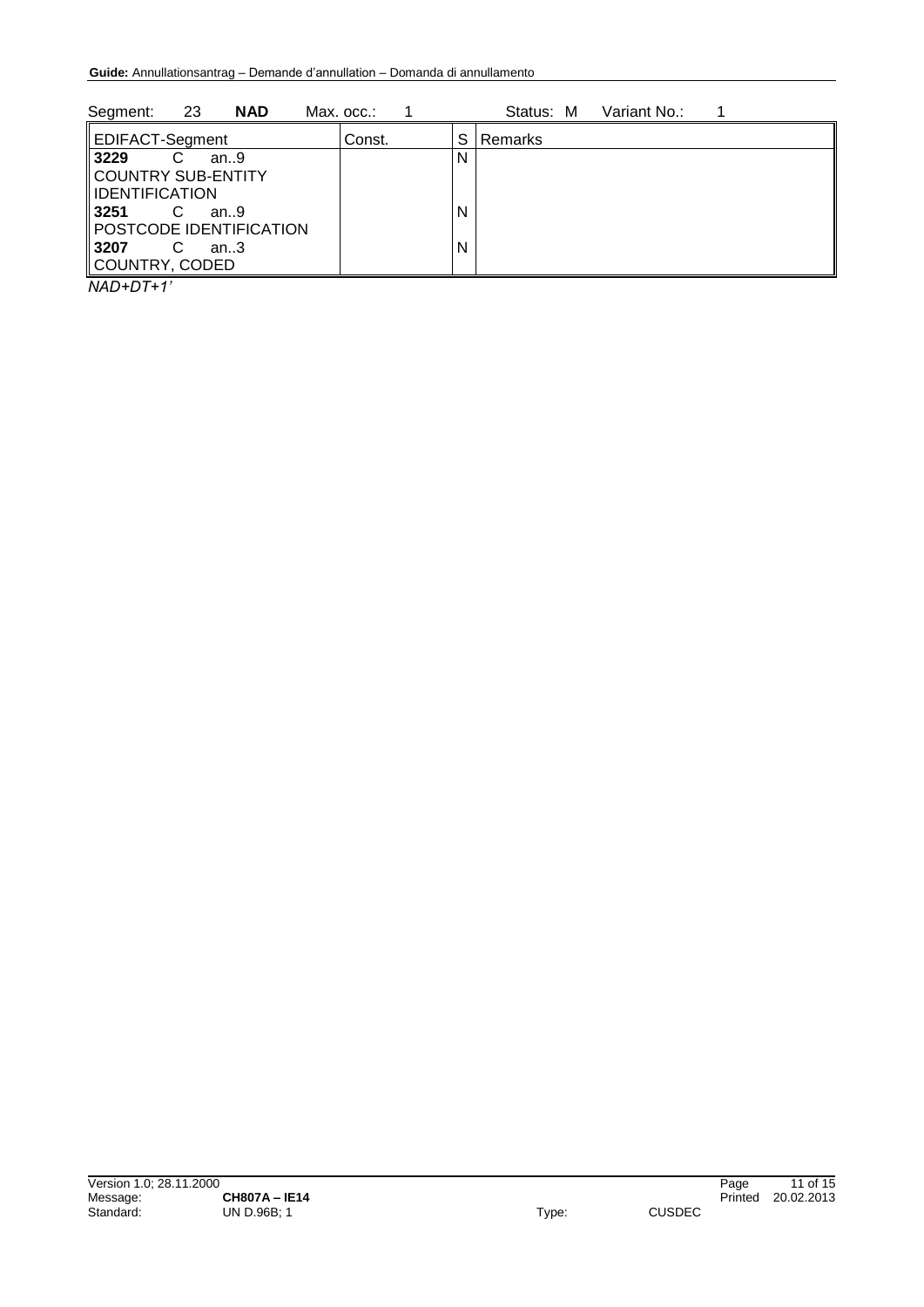Segment: 33 **UNS** Max. occ.: 1 Status: M Variant No.: 1 Name: SECTION CONTROL

| UNS<br><b>UNS</b><br>$\vert$ 0081<br>$+D'$<br>м<br>a1<br>SECTION IDENTIFICATION | EDIFACT-Segment | Const. | S Remarks |
|---------------------------------------------------------------------------------|-----------------|--------|-----------|
|                                                                                 |                 |        |           |

*UNS+D'*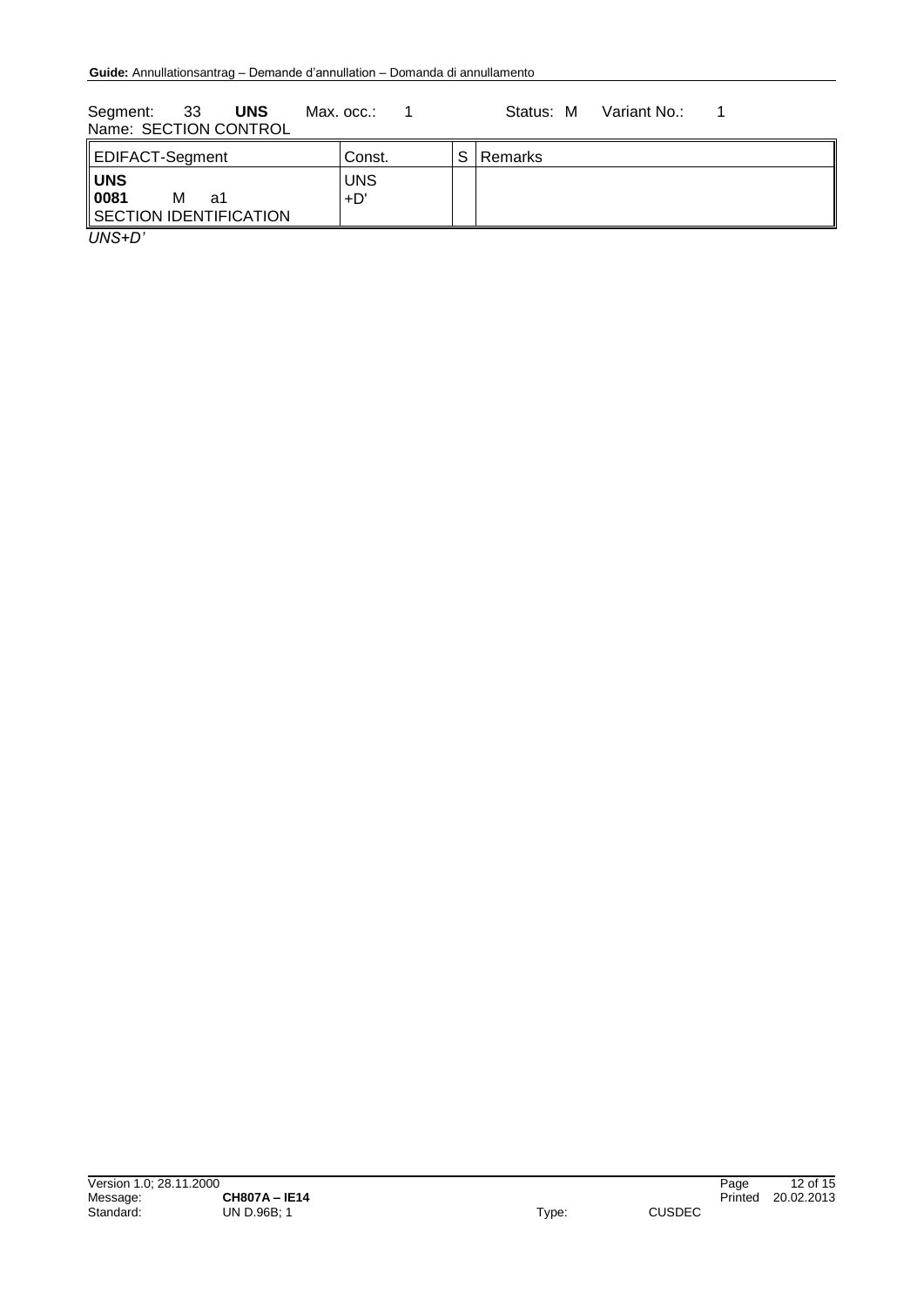Segment: 145 UNS Max. occ.: 1 Status: M Variant No.: 1 Name: SECTION CONTROL

| EDIFACT-Segment                                         | Const.              | c | l Remarks |
|---------------------------------------------------------|---------------------|---|-----------|
| <b>UNS</b><br>0081<br>М<br>a1<br>SECTION IDENTIFICATION | <b>UNS</b><br>$+S'$ |   |           |
| $\overline{\phantom{a}}$                                |                     |   |           |

*UNS+S'*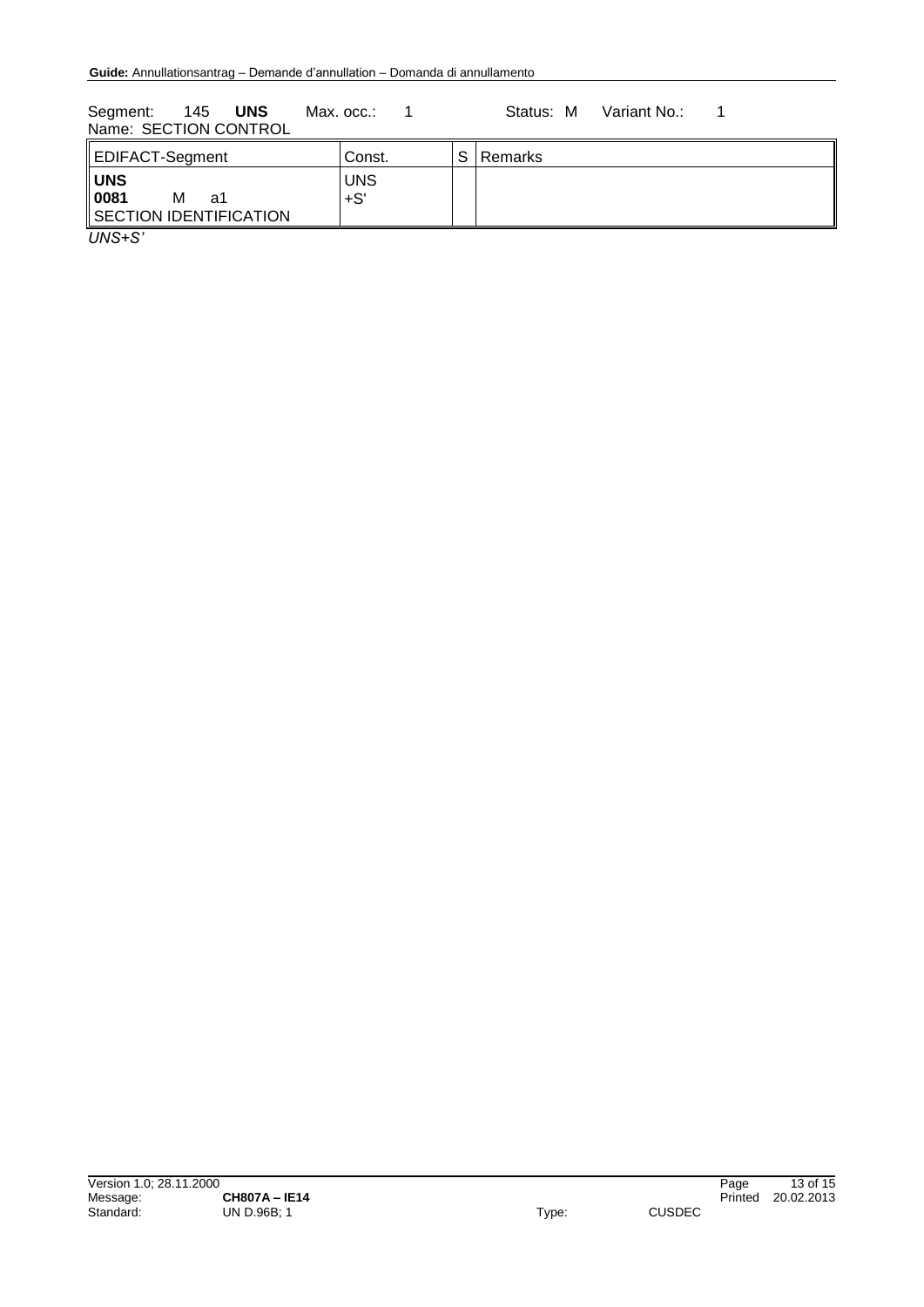Segment: 152 UNT Max. occ.: 1 Status: M Variant No.: 1 Name: MESSAGE TRAILER

| <b>EDIFACT-Segment</b>                                                                                                              | Const.                             | S | Remarks      |
|-------------------------------------------------------------------------------------------------------------------------------------|------------------------------------|---|--------------|
| <b>UNT</b><br>0074<br>м<br>n. 6<br>∥NUMBER OF SEGMENTS IN A<br>∥MESSAGE<br>М<br>   0062<br>an14<br>$\,$ MESSAGE REFERENCE<br>NUMBER | <b>UNT</b><br>$+11$<br>$+$ tu0233' |   | $=$ UNH 0062 |

*UNT+11+ tu0233'*